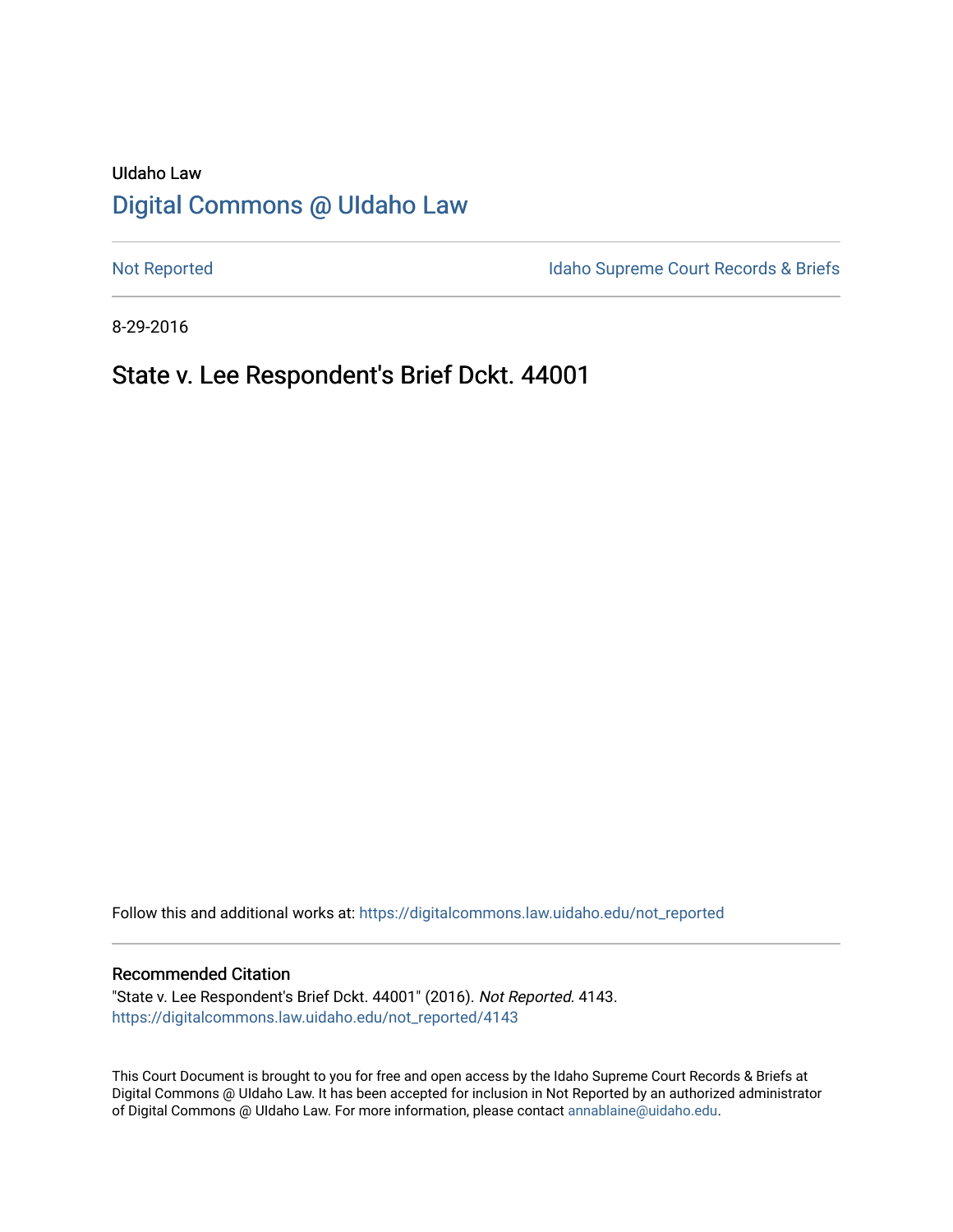## **IN THE SUPREME COURT OF THE STATE OF IDAHO**

**) ) ) ) ) ) ) ) ) )**

**STATE OF IDAHO,**

**Plaintiff-Respondent,**

**v.**

**TREVOR GLENN LEE,**

**Defendant-Appellant.**

**Nos. 44001 & 44002**

**Payette County Case Nos. CR-2015-768 & CR-2015-766**

**BRIEF OF RESPONDENT** \_\_\_\_\_\_\_\_\_\_\_\_\_\_\_\_\_\_\_\_\_\_\_\_

\_\_\_\_\_\_\_\_\_\_\_\_\_\_\_\_\_\_\_\_\_\_\_\_

**APPEAL FROM THE DISTRICT COURT OF THE THIRD JUDICIAL DISTRICT OF THE STATE OF IDAHO, IN AND FOR THE COUNTY OF PAYETTE**

\_\_\_\_\_\_\_\_\_\_\_\_\_\_\_\_\_\_\_\_\_\_\_\_

**HONORABLE SUSAN E. WIEBE District Judge**

\_\_\_\_\_\_\_\_\_\_\_\_\_\_\_\_\_\_\_\_\_\_\_\_

**LAWRENCE G. WASDEN Attorney General State of Idaho**

**PAUL R. PANTHER Deputy Attorney General Chief, Criminal Law Division**

**JESSICA M. LORELLO Deputy Attorney General Criminal Law Division P. O. Box 83720 Boise, Idaho 83720-0010 (208) 334-4534**

**ATTORNEYS FOR PLAINTIFF-RESPONDENT** **ANDREA W. REYNOLDS Deputy State Appellate Public Defender P. O. Box 2816 Boise, Idaho 83701 (208) 334-2712**

**ATTORNEY FOR DEFENDANT-APPELLANT**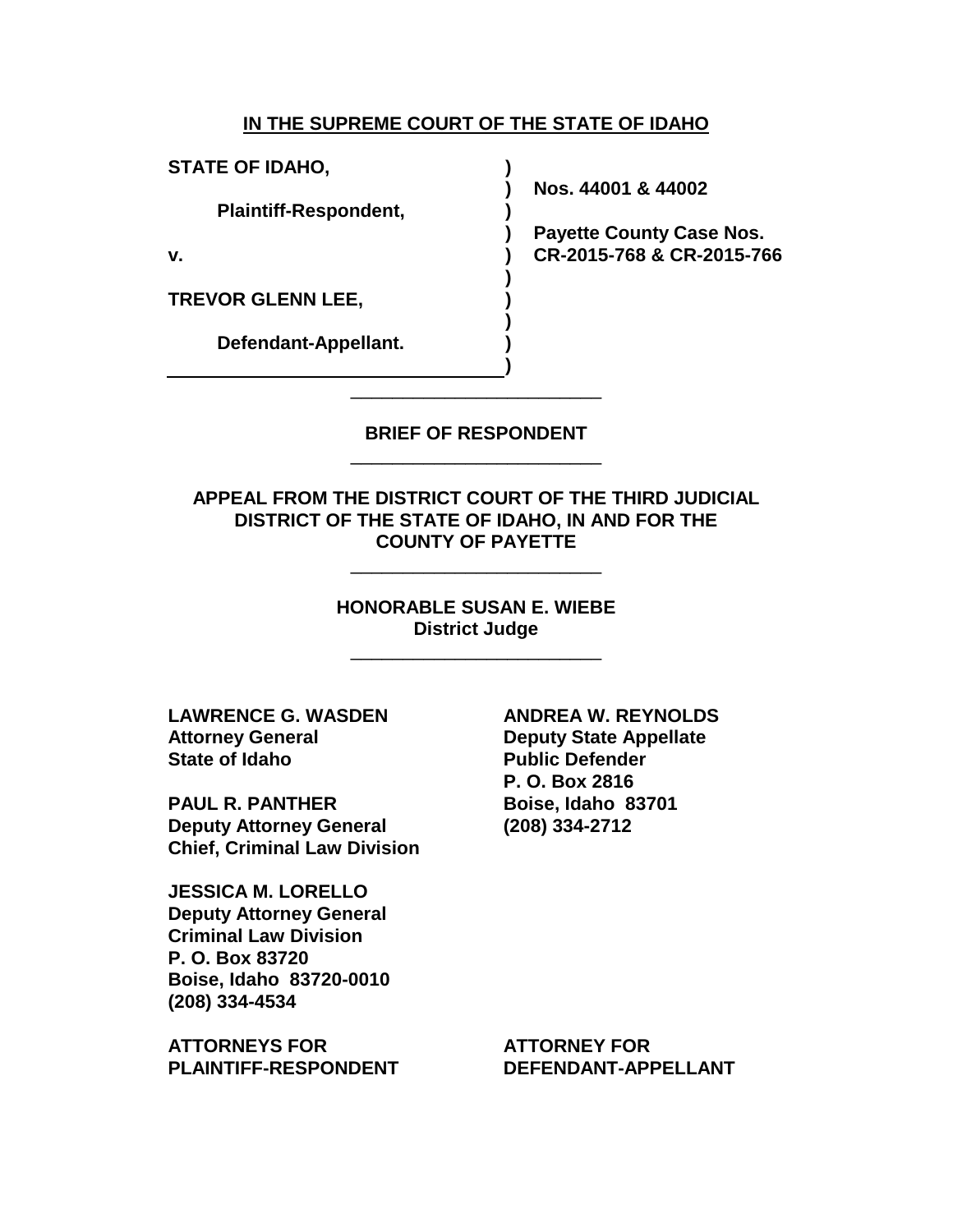# **TABLE OF CONTENTS**

|           | Lee Has Failed To Show Error In The Denial Of His                                                                               |
|-----------|---------------------------------------------------------------------------------------------------------------------------------|
| А.        |                                                                                                                                 |
| <b>B.</b> |                                                                                                                                 |
| C.        | The District Court Correctly Concluded That<br>The Search Incident To Arrest Exception<br>Applied And, As A Result, Lee Was Not |
|           |                                                                                                                                 |
|           |                                                                                                                                 |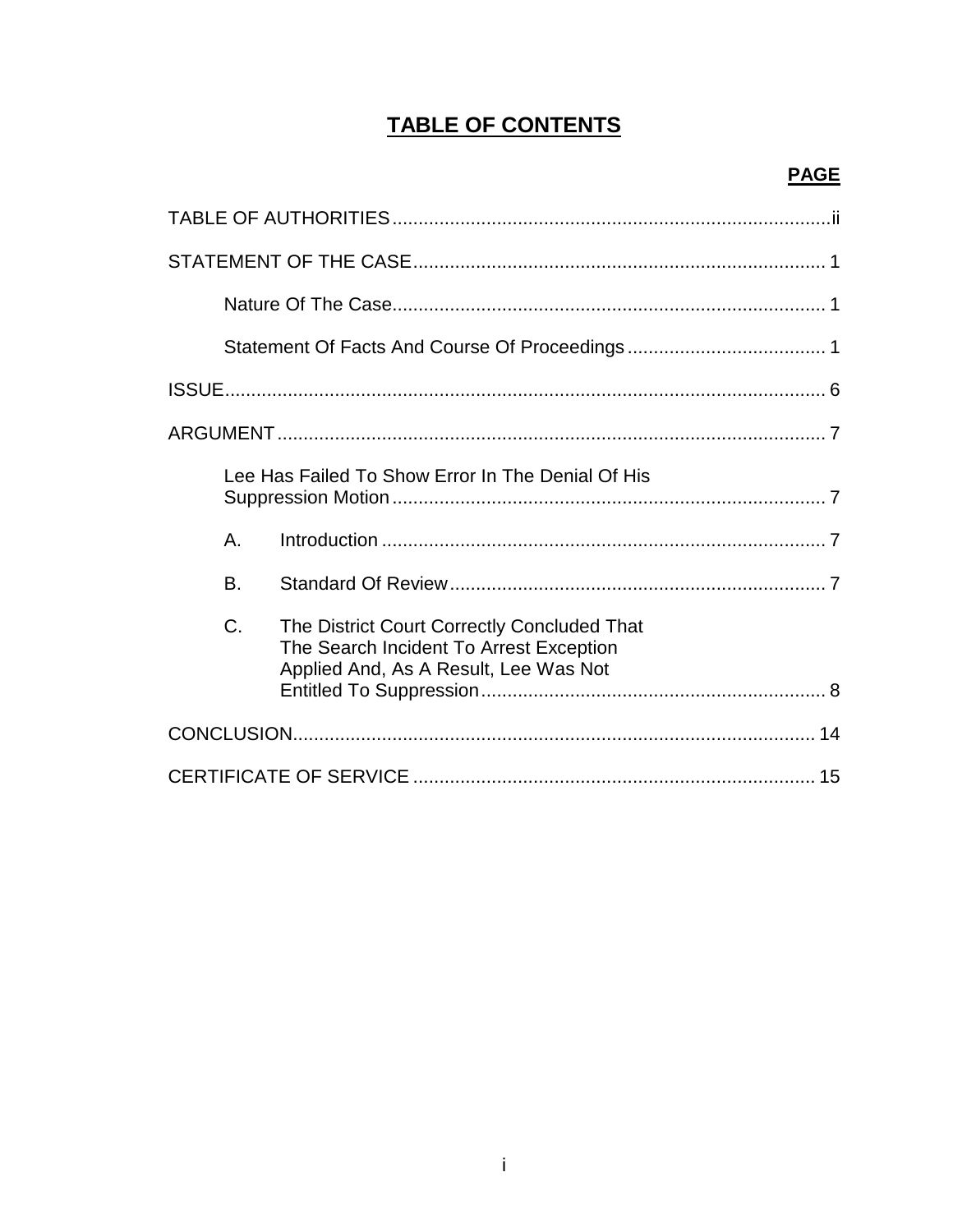# **TABLE OF AUTHORITIES**

| <b>CASES</b><br><b>PAGE</b>                                     |
|-----------------------------------------------------------------|
|                                                                 |
|                                                                 |
|                                                                 |
|                                                                 |
|                                                                 |
| State v. Boulia, 522 So.2d 528 (Fla. Dist. Ct. App. 1988)  13   |
|                                                                 |
|                                                                 |
| State v. Garcia-Rodriguez, 2016 WL 3223372,                     |
|                                                                 |
|                                                                 |
|                                                                 |
|                                                                 |
| State v. Schwarz, 133 Idaho 463, 988 P.2d 689 (1999) 11, 12, 13 |
|                                                                 |
|                                                                 |
|                                                                 |
|                                                                 |
|                                                                 |
|                                                                 |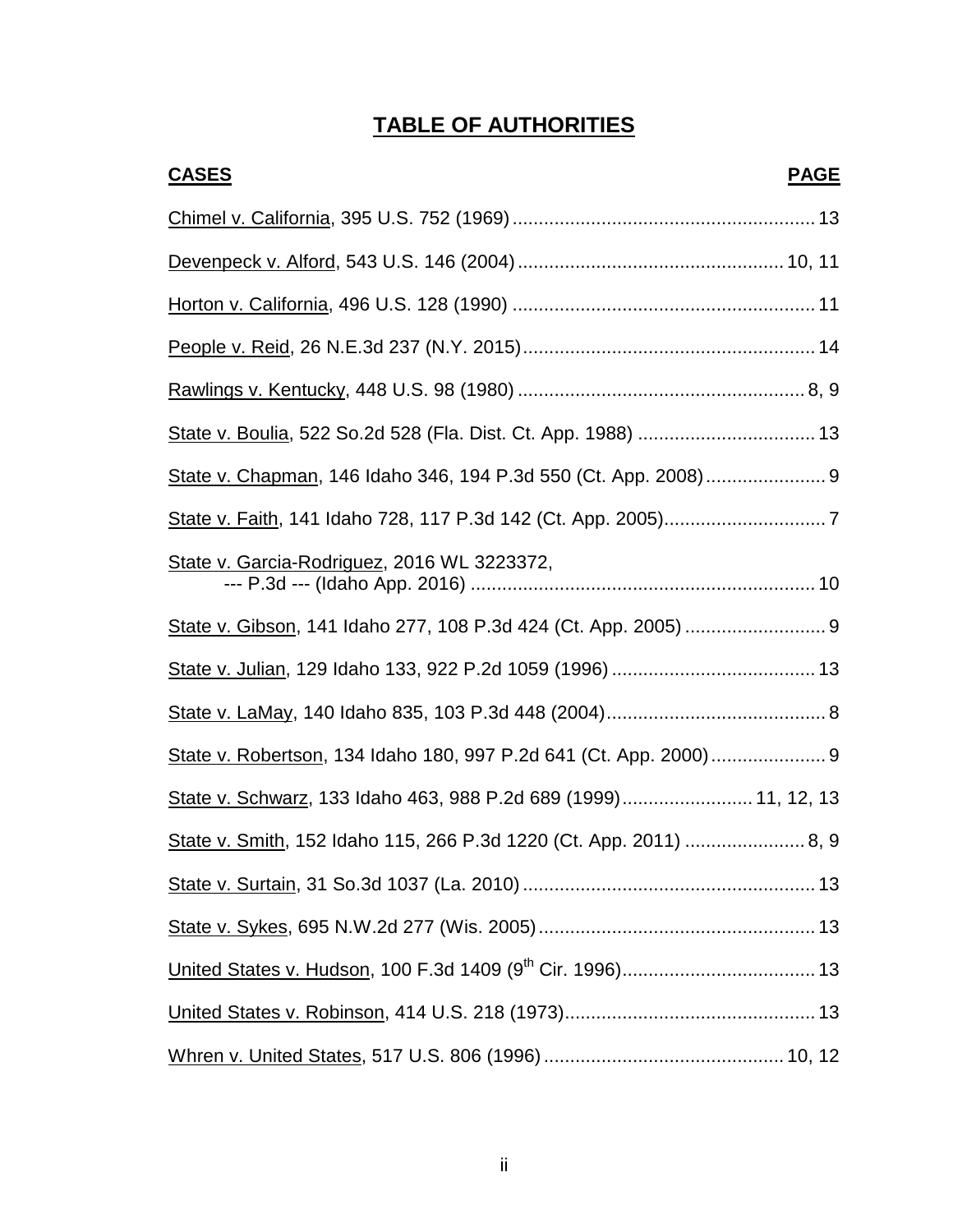#### STATEMENT OF THE CASE

### Nature Of The Case

Trevor Glenn Lee appeals from the judgment entered upon his conditional guilty plea to possession of methamphetamine. On appeal, Lee challenges the denial of his motion to suppress.

## Statement Of Facts And Course Of Proceedings

Officer Jonathan Laurenson was on patrol when he saw Lee driving through town. (P.H. Tr., p.5, Ls.17-24.) Officer Laurenson was familiar with Lee and knew that the last time he had contact with him, Lee had a suspended driver's license. (P.H. Tr., p.6, Ls.7-8.) As a result, Officer Laurenson checked Lee's status with dispatch and learned that Lee was still suspended. (P.H. Tr., p.6, Ls.9-17.) As Officer Laurenson was checking with dispatch, he was following Lee and watched Lee pull into a Maverick store parking lot, get out of his truck, and go inside. (P.H. Tr., p.6, Ls.6-17.) Officer Laurenson waited outside the Maverick for several minutes before Lee eventually came out and started walking down the sidewalk. (P.H. Tr., p.6, L.22 – p.7, L.4.) Officer Laurenson waited another 20 minutes, but Lee did not return to his truck, so Officer Laurenson looked around the Maverick property to try and locate him. (P.H. Tr., p.7, Ls.3-8.) Unsuccessful in his efforts to find Lee on the property, Officer Laurenson "went out to check 95 to see if [Lee] walked away and, surprisingly, he was only a block or two away from Maverick on the sidewalk walking north." (P.H. Tr., p.7, Ls.12-15.)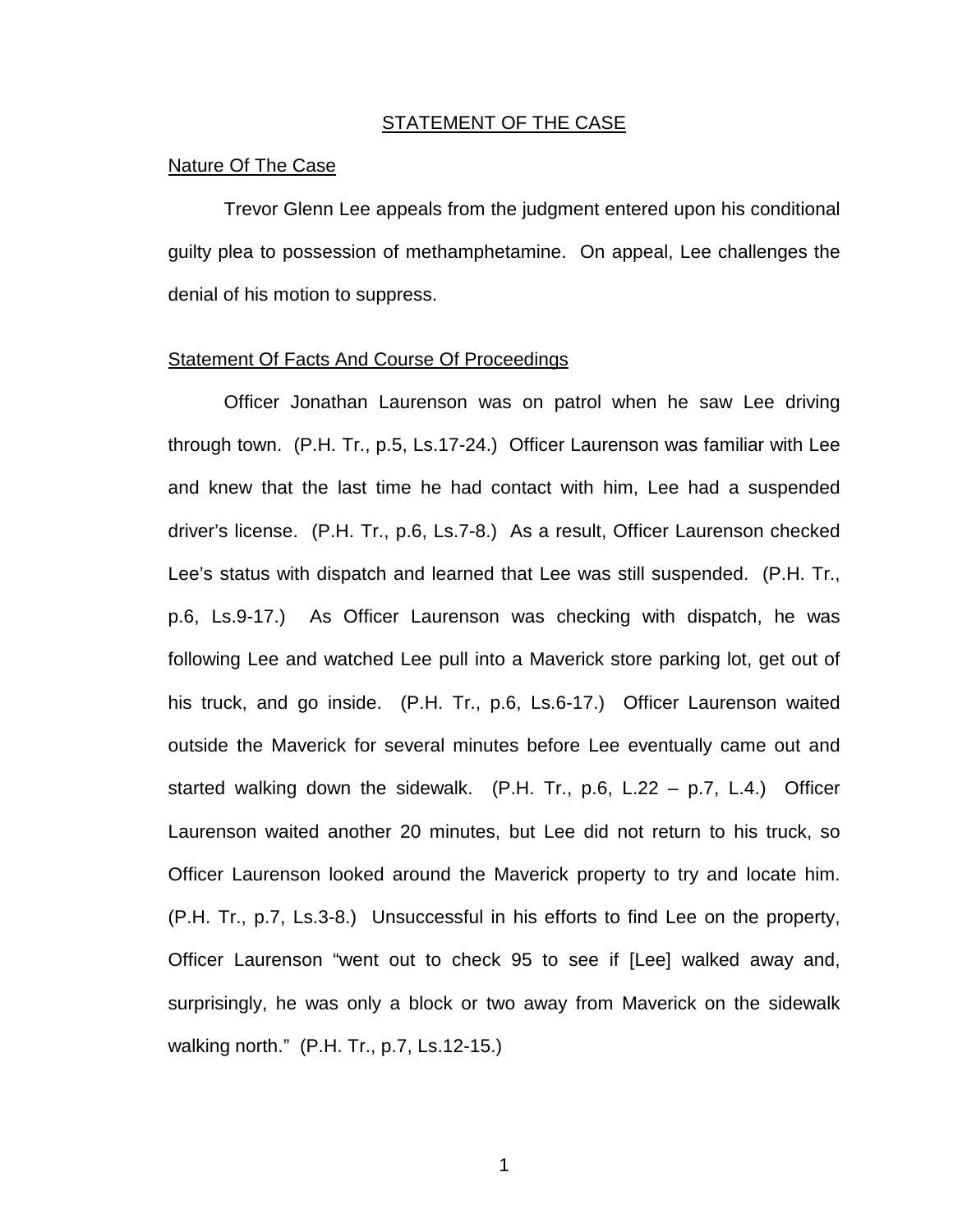Officer Laurenson made contact with Lee as he was walking down the road. (Supp. Hrg. Tr., p.9, L.24 – p.10, L.10.) Officer Laurenson "honked [his] air horn and made a motion to Mr. Lee with [his] hand to come to [him]." (Supp. Hrg. Tr., p.10, Ls.6-7.) Lee "appeared to be reluctant" to have contact with Officer Laurenson and when Officer Laurenson asked Lee why he was no longer driving his truck, Lee said he wanted to walk. (Supp. Hrg. Tr., p.10, Ls.7-11; Exhibit A[1](#page-5-0)<sup>1</sup> at 20:41:28-20:41:39.) Officer Laurenson asked Lee if he had any weapons, and Lee made a motion towards his pocket and indicated he had a pocket knife. (Exhibit A1 at 20:41:55-20:41:57.) Officer Laurenson told Lee not to reach in his pocket and directed Lee to the front of his car. (Exhibit A1 at 20:41:57-20:42:02.) Lee responded by asking, "What did I do?," and Officer Laurenson explained, "Driving without privileges," and again asked Lee to move to the front of his patrol car. (Exhibit A1 at 20:42:01-20:42:05.) Lee insisted he had not been driving, but Officer Laurenson described how he saw Lee driving, and the actions he took at the Maverick. (Exhibit A1 at 20:42:05-20:42:44.) Officer Laurenson had to direct Lee to the front of his car several more times before Lee eventually complied. (Exhibit A1 at 20:42:44-20:42:54.)

Once Lee was at the front of Officer Laurenson's patrol car, Officer Laurenson began to frisk him. (Exhibit A1 at 20:43:00-20:43:42.) During the frisk, Officer Laurenson pushed Lee's cigarettes out of Lee's left front pocket and asked him, "what kind of stuff" he had "in there." (Exhibit A1 at 20:43:41-

 $\overline{\phantom{a}}$ 

<span id="page-5-0"></span><sup>&</sup>lt;sup>1</sup> There are several files on the disc admitted as Exhibit A1: all references to Exhibit A1 in this brief are to the file labeled "Laurenson 15009185A."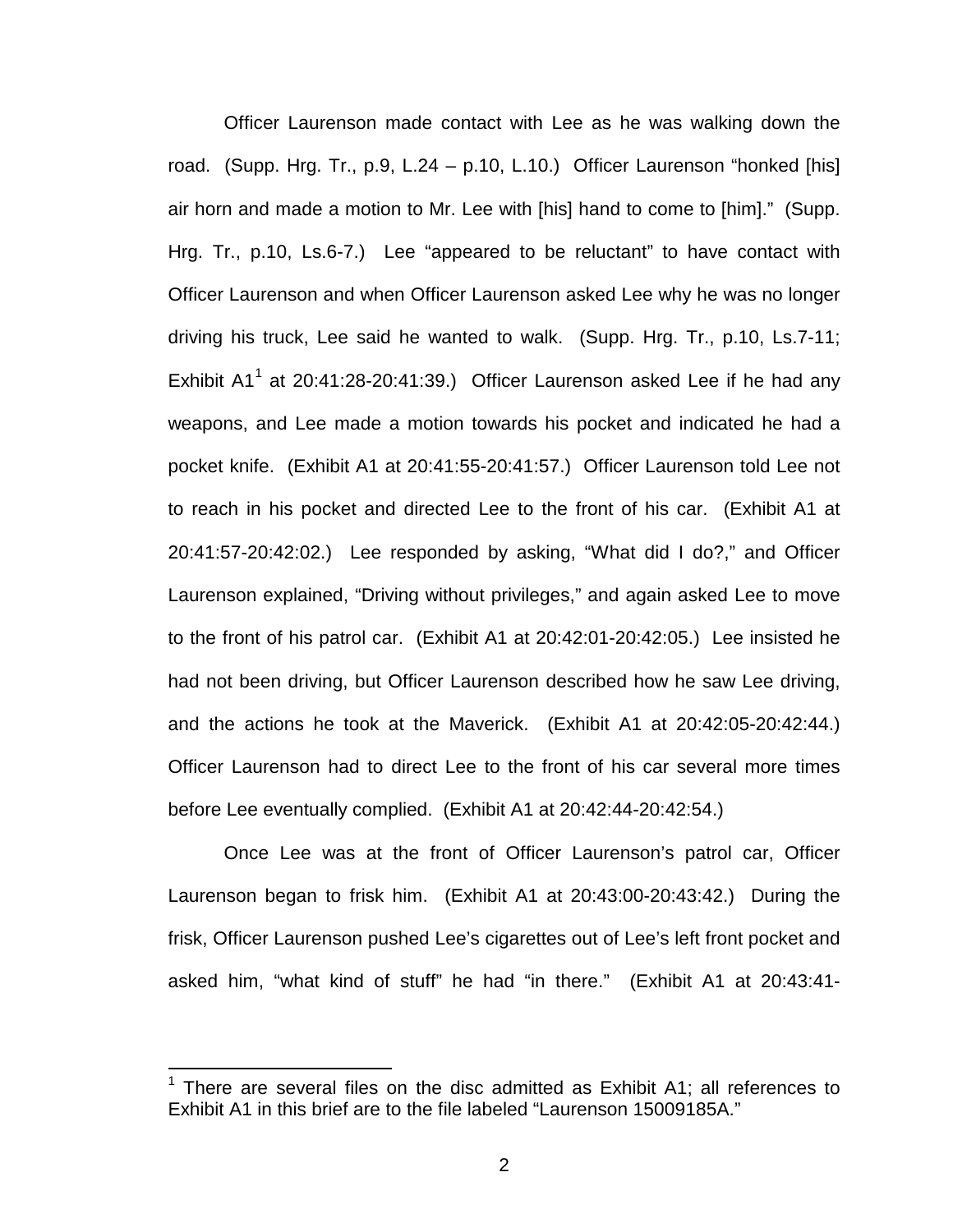20:43:43.) Lee said he thought he had keys, change, and money. (Exhibit A1 at 20:43:42-20:43:46.) Officer Laurenson asked Lee if he "mind[ed]" if he removed the items from Lee's pocket, but Lee said he "would rather [he] not." (Exhibit A1 at 20:43:46-20:43:52; see also 20:44:01-20:44:06.) Officer Laurenson told Lee he had "so much stuff in there" that he did not know if there was a weapon. (Exhibit A1 at 20:43:52-20:43:58; see also 20:44:14-20:44:17.) Concerned that Lee had a weapon in his pocket, Officer Laurenson removed the items from Lee's left pocket by pushing them up from the outside as opposed to reaching inside the pocket. (Exhibit A1 at 20:44:06-20:45:19; Supp. Hrg. Tr., p.15, L.23 – p.16, L.1, p.17, Ls.17-19; P.H. Tr., p.12, L.6 – p.13, L.6.) When Officer Laurenson removed the knife, which was at the bottom of Lee's pocket below the other items in Lee's pocket, he commented, "So you do have a weapon on you. Thank you for telling me." (Exhibit A1 at 20:45:17-20:45:21.) Lee responded, "I never said I didn't," and Officer Laurenson repeated, "I said thank you for telling me." (Exhibit A1 at 20:45:21-20:45:26.)

The other items in Lee's pocket in addition to the knife included two Carmex containers, a small tin container, and one Chapstick container. (Exhibit A1 at 20:44:18-20:45:18.) Officer Laurenson testified that he attended a training that items such as Chapstick containers were being used to conceal contraband. (Supp. Hrg. Tr., p.16, Ls.9-21; P.H. Tr., p.14, L.13 – p.15, L.10.) Suspecting that the containers in Lee's pocket were used for that purpose, Officer Laurenson opened them and found marijuana in one of the Carmex containers, methamphetamine in the small tin container, and methamphetamine residue in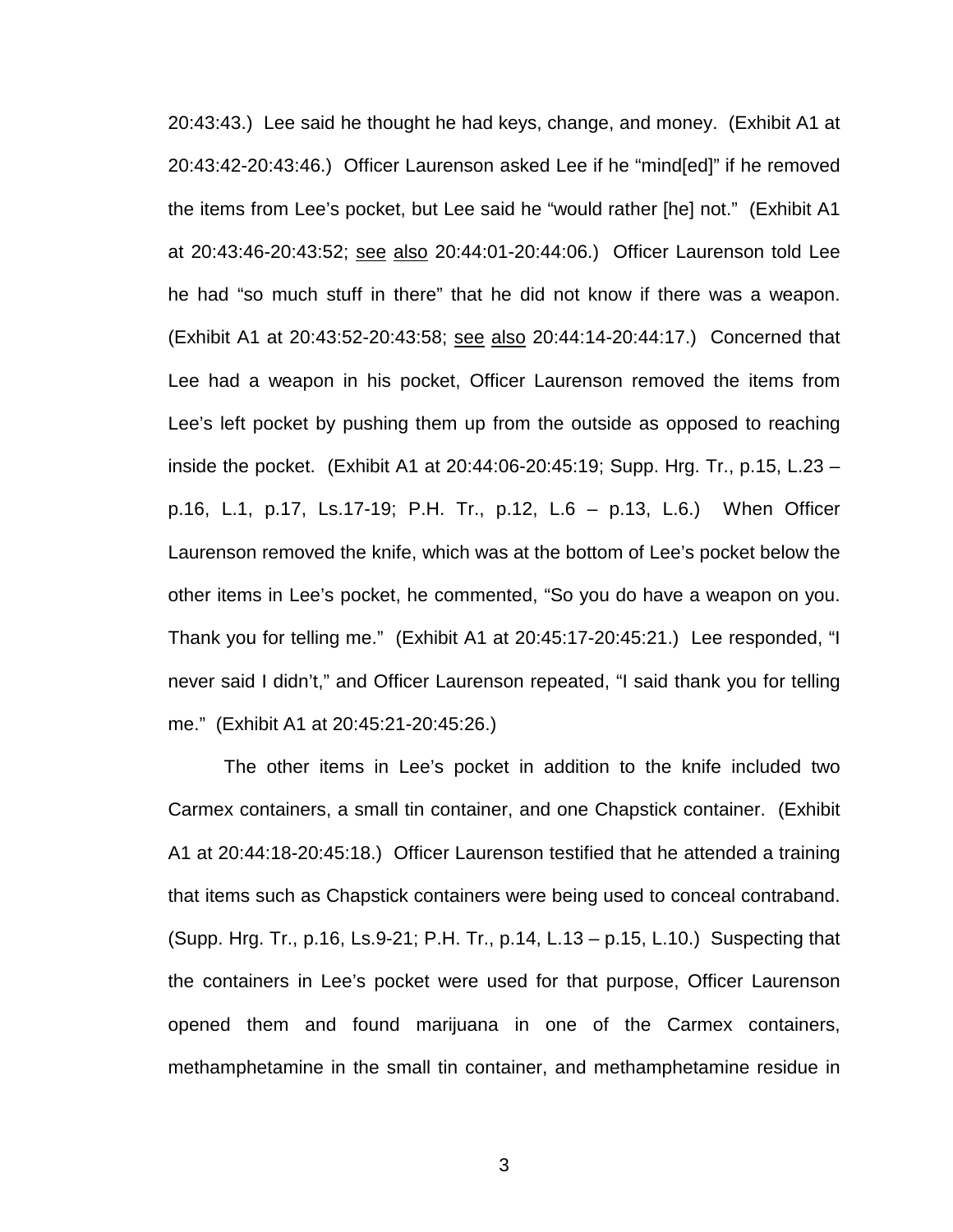the Chapstick container; the other Carmex container actually had Carmex in it. (Exhibit A1 at 20:46:40-20:48:51; Supp. Hrg. Tr., p.16, Ls.9-21, p.14, Ls.1-10; P.H. Tr., p.16, L.3 – p.17, L.8; R., p.12 (probable cause affidavit describing containers and their contents).)

Although Officer Laurenson initially only detained Lee for the purpose of issuing him a citation for driving without privileges, he decided to arrest him after discovering the drugs inside the containers Lee had in his pocket. (Exhibit A1 at 20:45:36-20:48:57, 20:50:05-20:50:20; Supp. Hrg. Tr., p.12, Ls.19-24.)

The state charged Lee with possession of methamphetamine and three misdemeanors – possession of marijuana, possession of paraphernalia, and driving without privileges.<sup>[2](#page-7-0)</sup> (R., pp.9-10, 52-53, 238-239.) Lee filed a motion to suppress, claiming he was unlawfully searched when Officer Laurenson removed items from his pocket, and Officer Laurenson unlawfully searched the items removed from his pocket. (R., pp.95-96.) The district court denied Lee's motion after an evidentiary hearing. (See generally Supp. Hrg. Tr.; R., pp.154-163.) Lee filed a motion to reconsider, which the district court also denied. (R., pp.166-174.)

Pursuant to a plea agreement in which Lee reserved the right to challenge the denial of his suppression motion on appeal, Lee pled guilty to possession of methamphetamine, and the state dismissed the three misdemeanor charges. (R., pp.186-192.) The court imposed a unified four-year sentence, with one and

 $\overline{\phantom{a}}$ 

<span id="page-7-0"></span>The felony methamphetamine allegation was charged by Complaint and Information, and Lee was issued a citation for the three misdemeanors. (R., pp.9-10, 52-53, 238-239.) The court consolidated all four charges. (R., p.27.)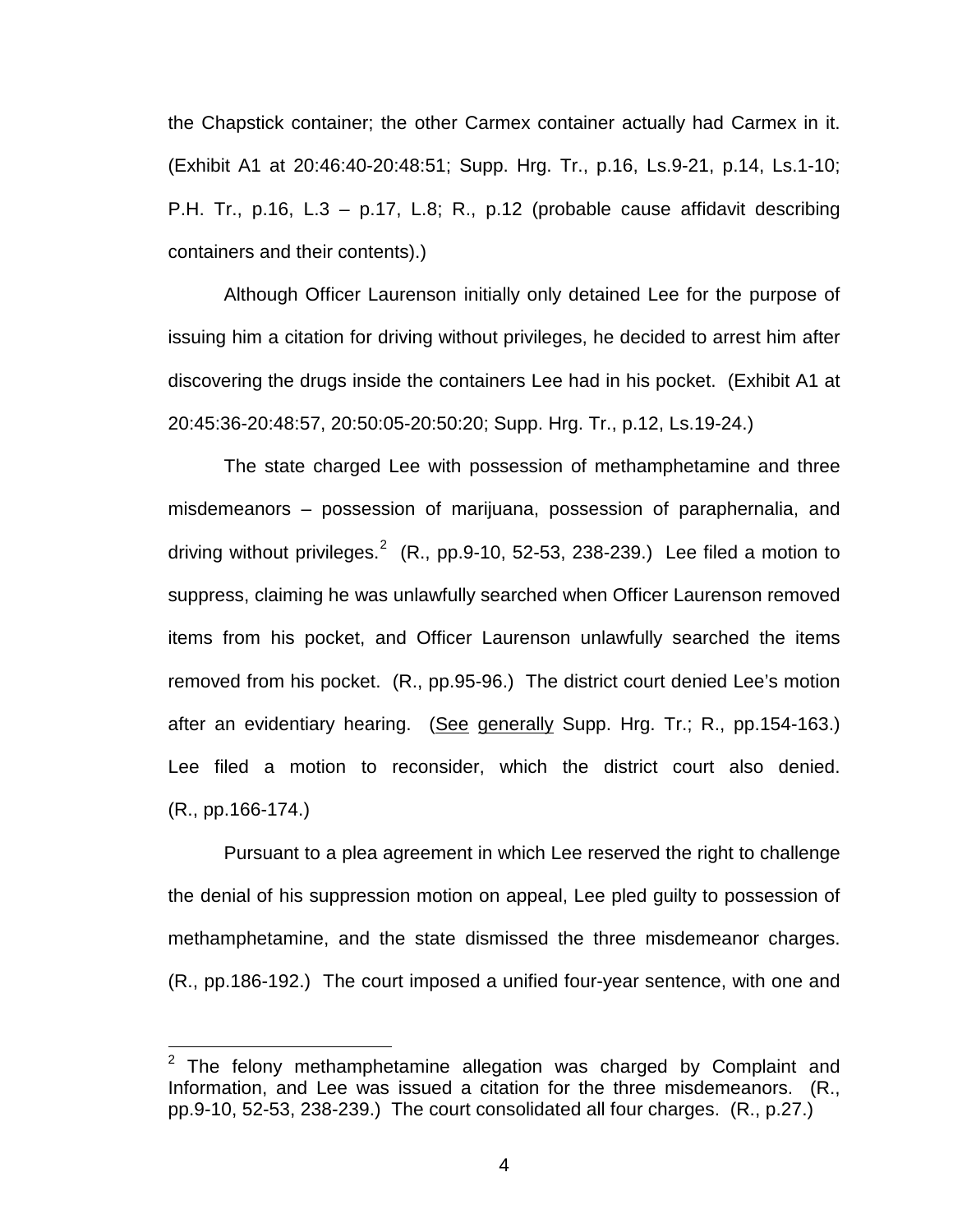one-half years fixed, but suspended the sentence and placed Lee on probation. (R., pp.218-222.) Lee timely appealed from the judgment. (R., pp.224-227.)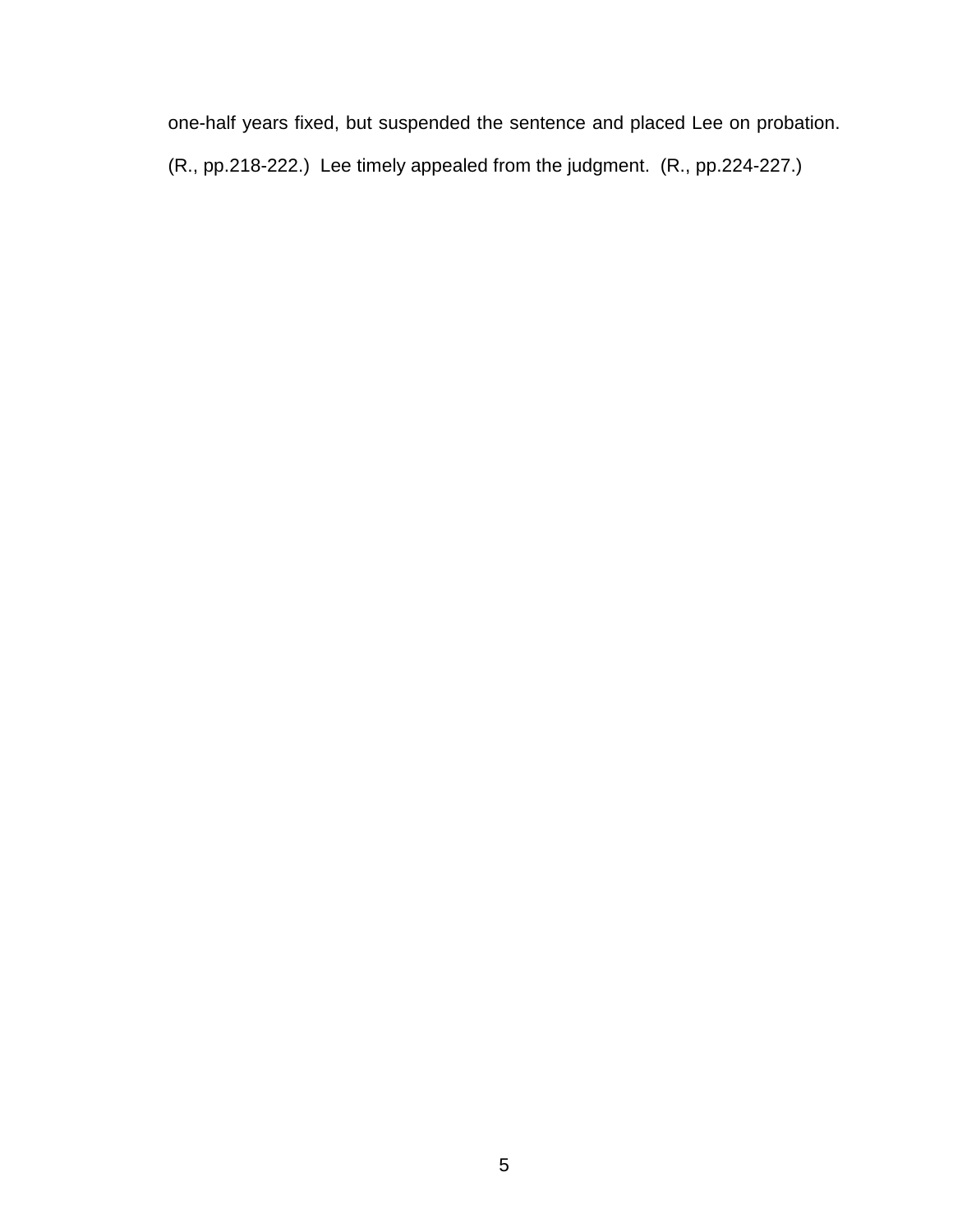# **ISSUE**

Lee states the issue on appeal as:

Did the district court err in denying Mr. Lee's motion to suppress?

(Appellant's Brief, p.6.)

The state rephrases the issue as:

Should this Court conclude that an officer may search a defendant pursuant to the search incident to arrest exception so long as the officer has probable cause for an arrest regardless of the officer's subjective intent with respect to the arrest and regardless of whether the defendant is ultimately arrested for the offense for which probable cause initially existed?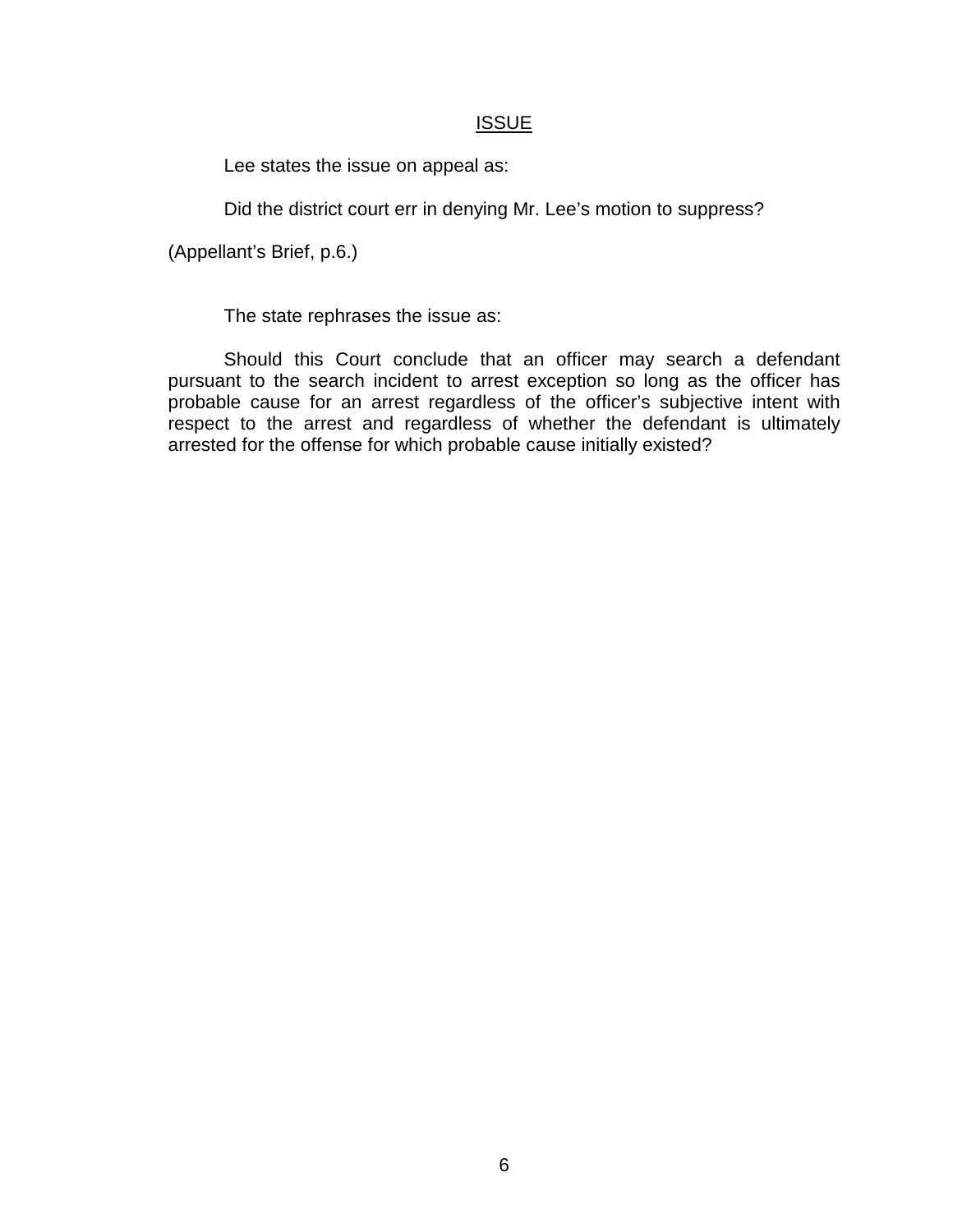### ARGUMENT

### Lee Has Failed To Show Error In The Denial Of His Suppression Motion

### A. Introduction

Lee challenges the denial of his motion to suppress, arguing that the frisk was unlawful, the search of the containers in his pocket was unlawful, and the search incident to arrest exception does not apply. (Appellant's Brief, pp.8-16.) This Court need not address the validity of the frisk because whether the removal and search of the containers from Lee's pockets was a valid search incident to arrest is dispositive of whether Lee was entitled to suppression of the contraband found in those containers. Correct application of the law to the facts supports the district court's determination that the search incident to arrest exception applies in this case. The district court's order denying Lee's motion to suppress should, therefore, be affirmed.

# B. Standard Of Review

"The standard of review of a suppression motion is bifurcated. When a decision on a motion to suppress is challenged, [the appellate court] accepts the trial court's findings of fact that are supported by substantial evidence, but [the court] freely reviews the application of constitutional principles to the facts as found." State v. Faith, 141 Idaho 728, 730, 117 P.3d 142, 144 (Ct. App. 2005).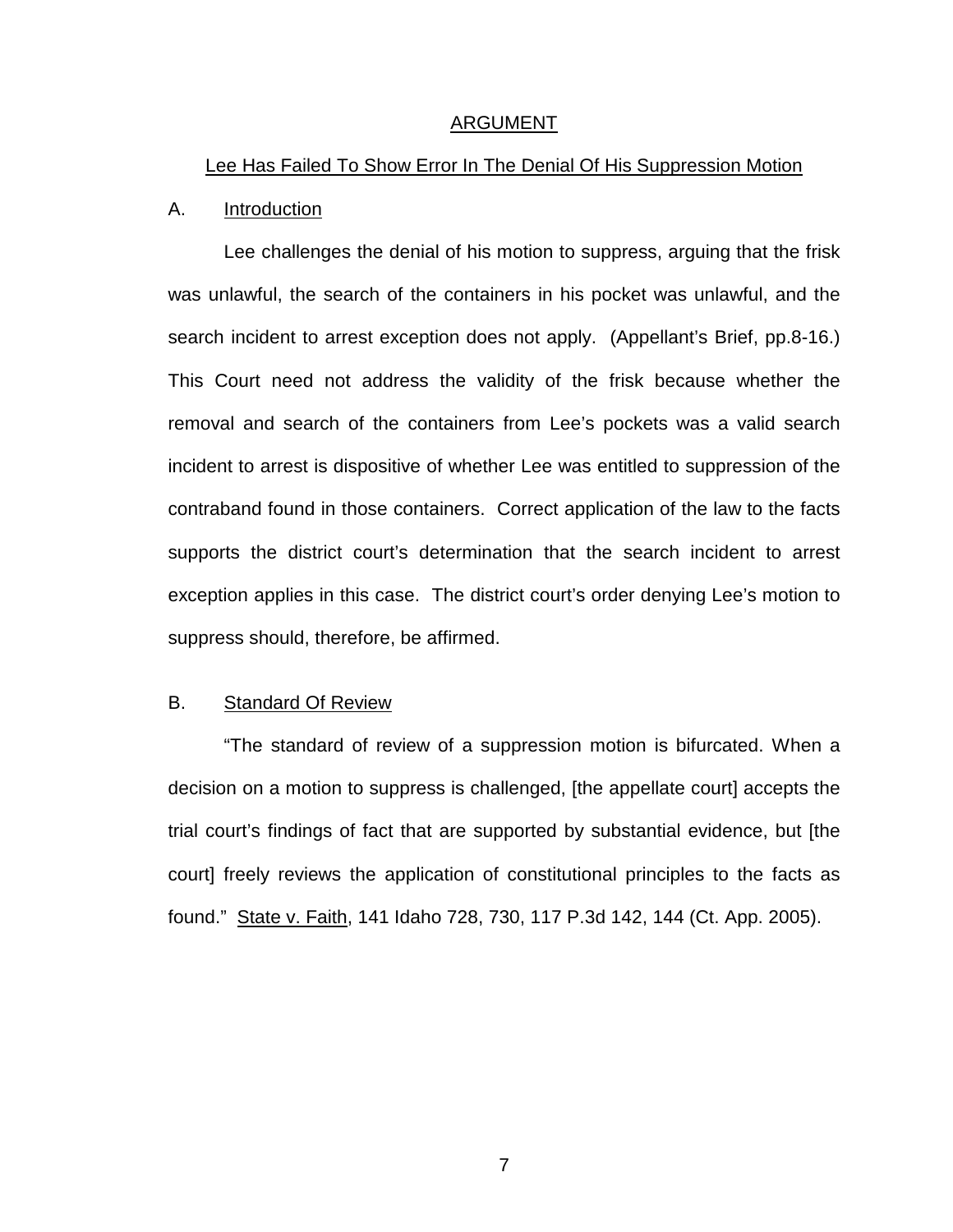# C. The District Court Correctly Concluded That The Search Incident To Arrest Exception Applied And, As A Result, Lee Was Not Entitled To **Suppression**

"Searches incident to arrest are one of the well-established exceptions to the warrant requirement." State v. LaMay, 140 Idaho 835, 838, 103 P.3d 448, 451 (2004) (citations omitted). Lee conceded that Officer Laurenson had probable cause to arrest him for driving without privileges, but claimed that because Officer Laurenson said he did not intend to arrest Lee for that offense, and did not in fact arrest him for that offense, the search incident to arrest exception could not apply to preclude exclusion of the drug evidence Officer Laurenson found in Lee's pocket. (R., p.127.) The district court rejected Lee's claim, stating: "In Idaho, there is no authority to support the contention that officers must have subjective intent to arrest when conducting a search incident to arrest based on probable cause." (R., p.160.) The district court held:

[W]hen Officer Laurenson conducted the search, probable cause existed for an arrest because he had observed Lee driving an automobile and had confirmed that he had a suspended license. Based on this probable cause, and for the reason that the search and arrest were substantially contemporaneous as in *Rawlings* [*v. Kentucky*, 448 U.S. 98 (1980)], the Court holds that Officer Laurenson was justified in conducting a search incident to arrest.

(R., p.162 (footnote omitted).) The district court's conclusion was correct.

In Rawlings, the Supreme Court held that when the police have probable cause to arrest, it is not "particularly important that the search preceded the arrest rather than vice versa." 448 U.S. at 111 (citations omitted). The Idaho Court of Appeals has applied Rawlings in several cases. See, e.g., State v. Smith, 152 Idaho 115, 119-120, 266 P.3d 1220, 1224-1225 (Ct. App. 2011);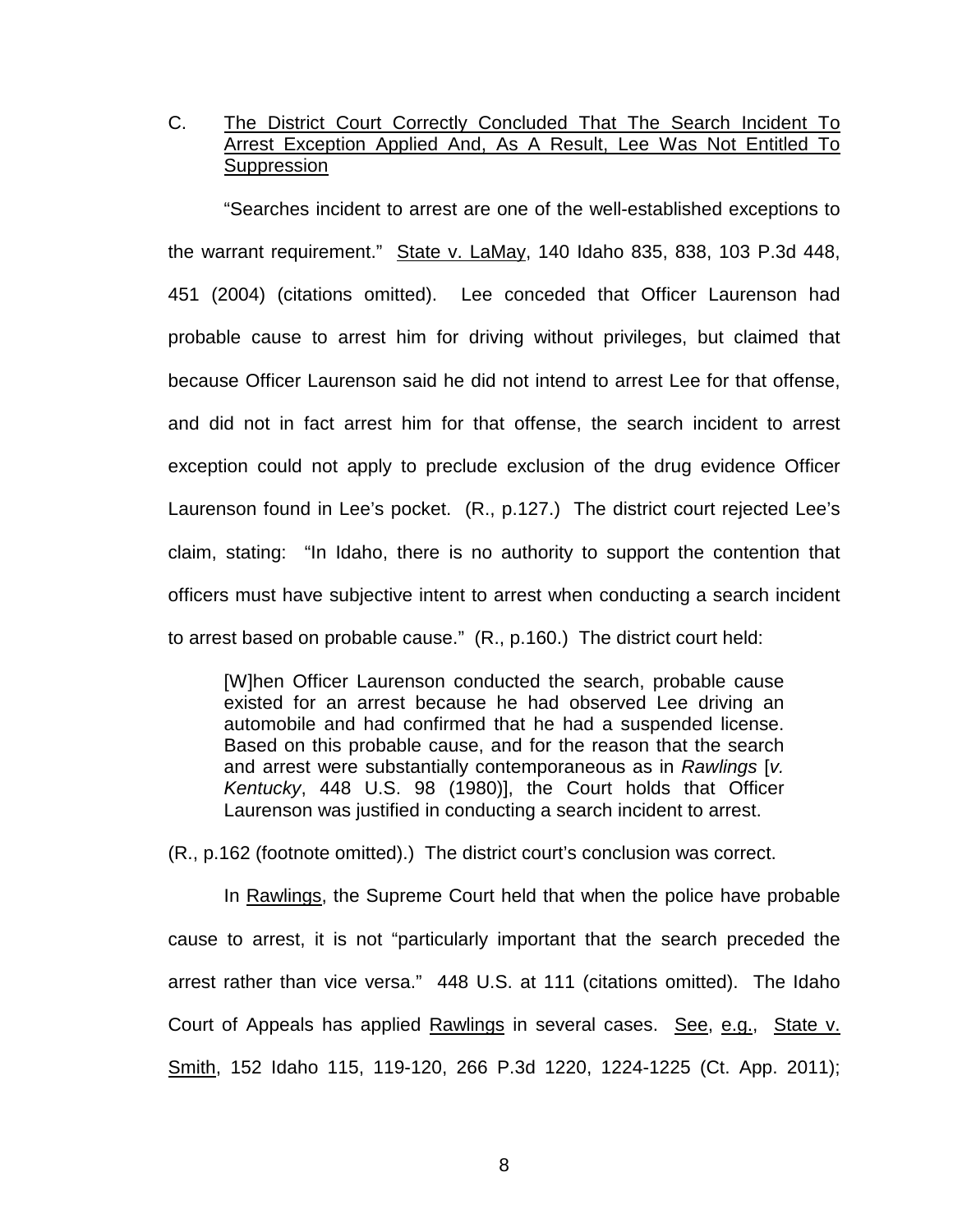State v. Chapman, 146 Idaho 346, 351, 194 P.3d 550, 555 (Ct. App. 2008); State v. Gibson, 141 Idaho 277, 282, 108 P.3d 424, 429 (Ct. App. 2005); State v. Robertson, 134 Idaho 180, 186, 997 P.2d 641, 647 (Ct. App. 2000). In applying Rawlings, the Court of Appeals has held that "[s]o long as the search and the arrest are substantially contemporaneous, and the fruits of the search are not required to establish probable cause for the arrest, the search need not precisely follow the arrest in order to be incident to that arrest." Smith, 152 Idaho at 119, 266 P.3d at 1224 (citations omitted). The facts in this case satisfy this standard. Officer Laurenson had probable cause to arrest Lee for driving without privileges before the search and Lee's arrest was "substantially contemporaneous" to the search. Moreover, the fruits of the search – the drugs – were not required to establish probable cause for Lee's arrest because Officer Laurenson already had probable cause to arrest Lee for an entirely different offense – driving without privileges.

Lee does not appear to dispute the foregoing facts, nor could he. Rather, Lee argues that the search incident to arrest exception does not apply because Officer Laurenson did not have the subjective intent to arrest him for driving without privileges. (Appellant's Brief, pp.12-14.) The district court correctly rejected this argument because Officer Laurenson's subjective intent with respect to the decision to arrest is irrelevant to whether he in fact had probable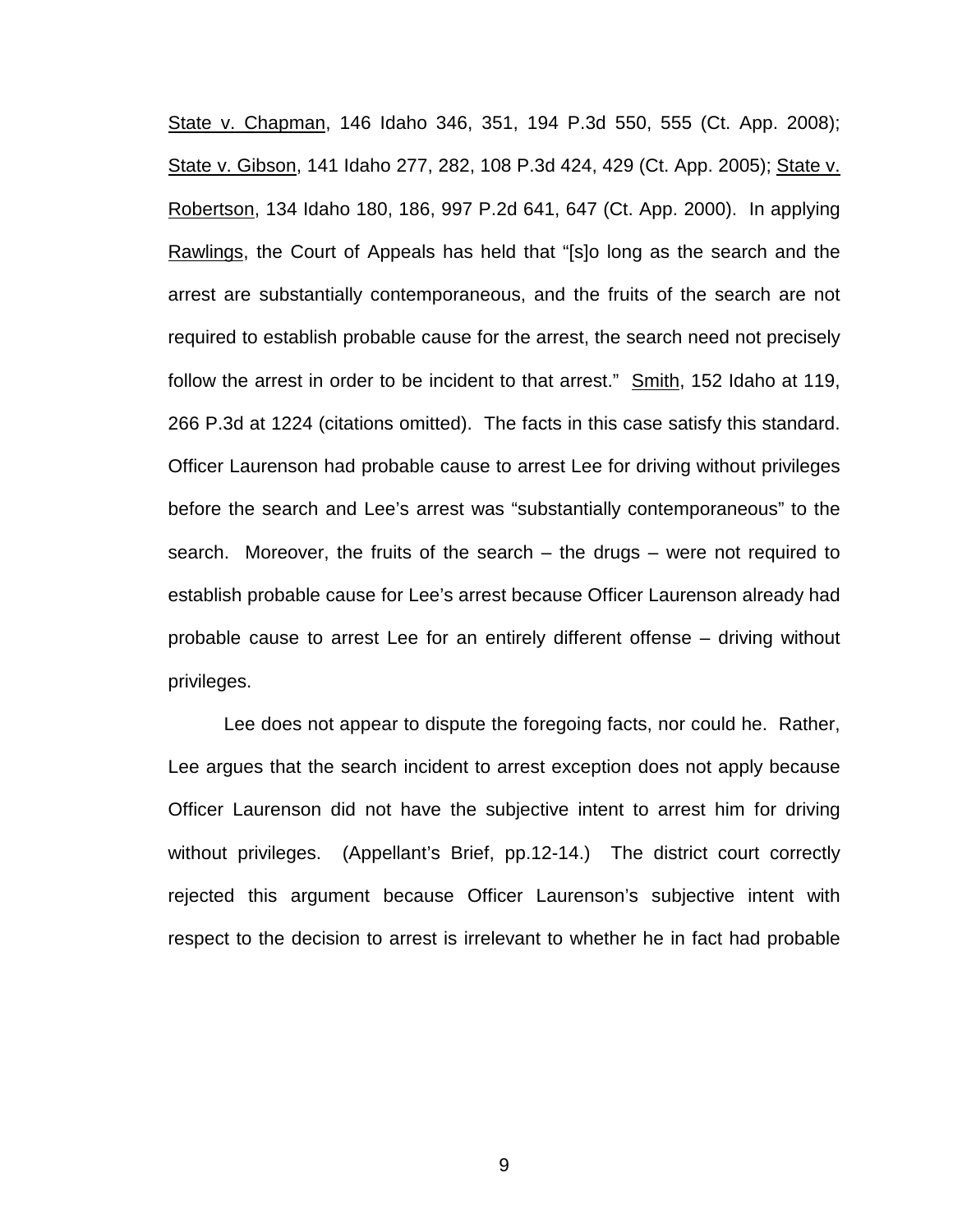cause to arrest Lee prior to the search, which is all that is required in addition to a substantially contemporaneous arrest. $^3$  $^3$ 

In general, an officer's subjective intent is irrelevant to a Fourth Amendment analysis. See Whren v. United States, 517 U.S. 806, 813 (1996) ("Subjective intentions play no role in ordinary, probable-cause Fourth Amendment analysis."); State v. Garcia-Rodriguez, 2016 WL 3223372 \*8, --- P.3d --- (Idaho App. 2016), petition for review pending ("Although the officer did not immediately arrest Garcia-Rodriguez when the officer obtained probable cause and even told Garcia-Rodriguez he was not under arrest when he was handcuffed, the officer's subjective intent is irrelevant."). In Devenpeck v. Alford, 543 U.S. 146, 150 (2004), an officer arrested an individual for conduct the officer believed constituted a crime and cited him for a different offense. It was later determined that the conduct that formed the basis of the arrest was not, in fact, a crime; however, there was probable cause to arrest the defendant for other crimes even though the officer did not do so. Id. at 151-152. Addressing the Fourth Amendment implications of the defendant's arrest, the Supreme Court held that an officer's "subjective reason for making [an] arrest need not be the criminal offense as to which the known facts provide probable cause," and it rejected the argument that "the offense establishing probable cause must be 'closely related' to, and based on the same conduct as, the offense identified by the arresting officer at the time of arrest." Devenpeck, 543 U.S. at 153. The

 $\overline{\phantom{a}}$ 

<span id="page-13-0"></span> $3$  Lee does not contend, nor could he, that his arrest was not substantially contemporaneous to the search. (See generally Appellant's Brief, pp.12-16.)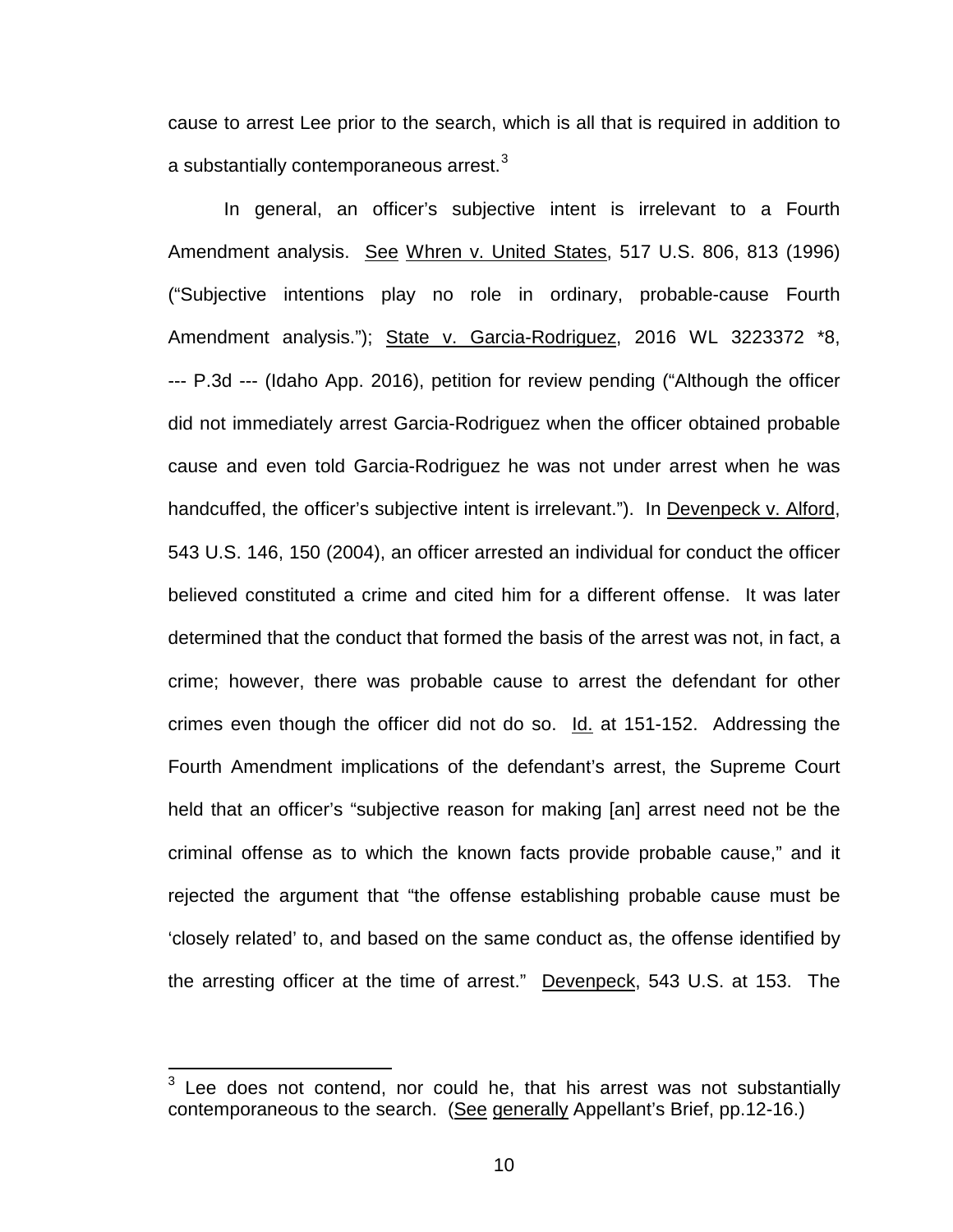Court, quoting its prior decision in Horton v. California, 496 U.S. 128, 138 (1990), reiterated that "evenhanded law enforcement is best achieved by the application of objective standards of conduct, rather than standards that depend upon the subjective state of mind of the officer." Devenpeck, 543 U.S. at 153 (alteration omitted). If the Fourth Amendment is not offended by arresting an individual for an act that does not constitute a crime when there is probable cause for a different offense, even one that is not "closely related," as was the case in Devenpeck, the Fourth Amendment cannot be offended by what occurred in Lee's case. The Idaho Supreme Court's decision in State v. Schwarz, 133 Idaho 463, 988 P.2d 689 (1999), supports this conclusion.

In Schwarz, officers conducted a traffic stop after observing the driver of a vehicle turn without signaling. 133 Idaho at 464, 988 P.2d at 690. When the passenger, Schwarz, was asked for identification, he informed the officer that there was a warrant for his arrest. Id. at 465, 988 P.2d at 691. After the officer "radioed the dispatcher to request a warrant check on Schwarz," he asked Schwarz "to step out of the vehicle." Id. As Schwarz did so, he exhibited behaviors indicating that he might flee or fight with the officer. Id. Consequently, the officer placed Schwarz in handcuffs, advised him of his rights, "and frisked the waist band and front pockets of Schwarz's shorts." Id. The officer testified that he conducted the frisk because it was part of his training "just to pat down for any handcuff keys or weapons." Id. During the pat down, the officer "felt what he believed to be a glass vial commonly used for drug storage in the left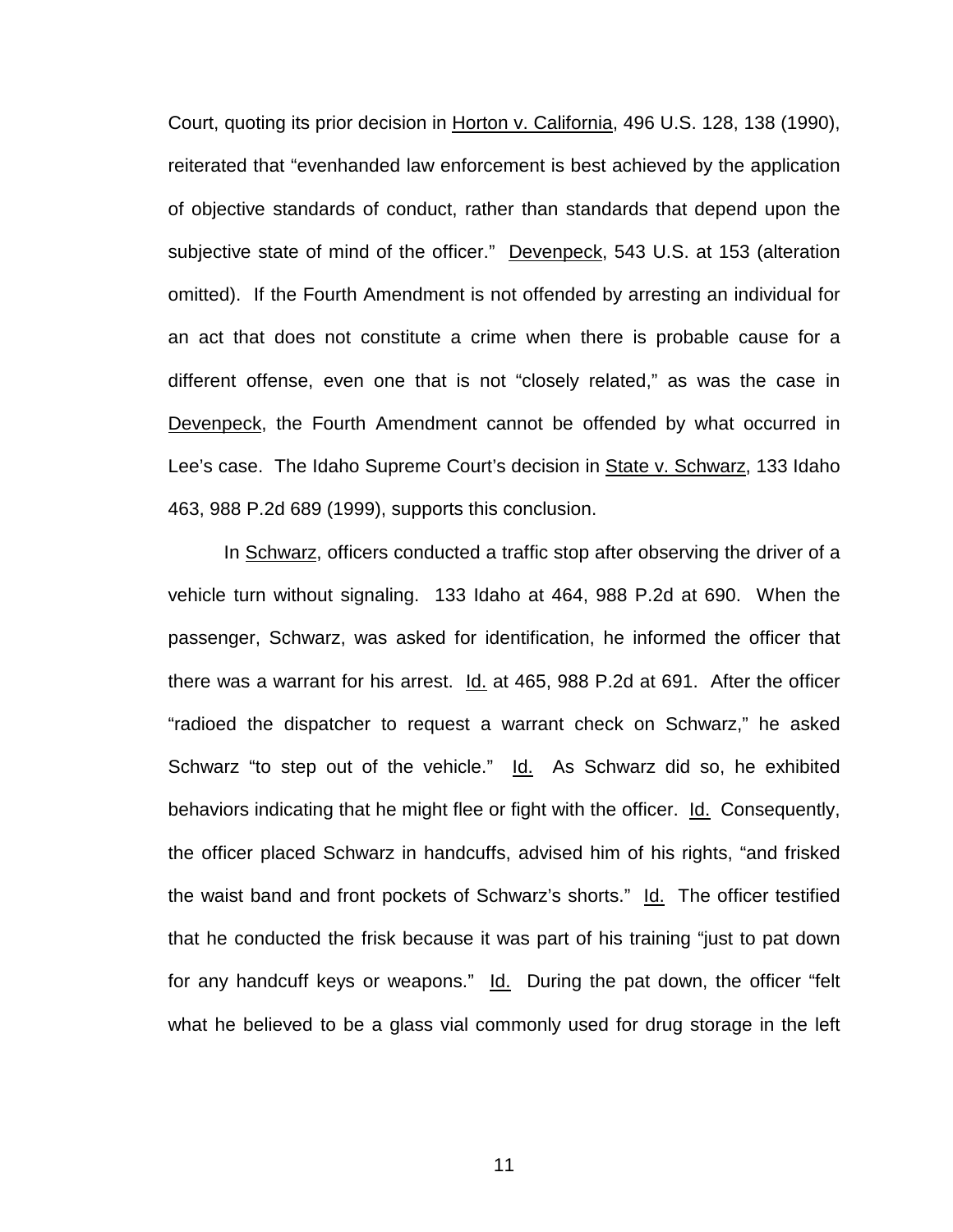pocket of Schwarz's shorts." Id. The vial contained a substance the officer believed was methamphetamine. Id.

Following the pat down, dispatch "incorrectly" advised that there was no outstanding warrant for Schwarz. Schwarz, 133 Idaho at 465, 988 P.2d at 691. "The paperwork for the outstanding warrant had apparently not been entered into the computer system." Id. Because Schwarz admitted that the vial in his pocket belonged to him, and that it contained methamphetamine, the officer arrested him for possession of a controlled substance. Id.

Schwarz filed a motion to suppress, which the district court granted based on the fact that the officer "testified that he did not arrest Schwarz, but only conducted a seizure and frisk based on his suspicion that Schwarz was armed and dangerous." Schwarz, 133 Idaho at 465-466, 988 P.2d at 691-692. "Concluding that there was no reason for [the officer] to believe that Schwarz was armed and dangerous after being handcuffed, the district court ruled that the search of Schwarz's pockets was not justified." Id. at 466, 988 P.2d at 692. The district court also "concluded that it must decide the reasonableness of the search on the basis of [the officer's] actual or stated intent at the time of the search." Id. at 467, 988 P.2d at 693. "Absent any legal justification for the warrantless search, the district court held that the search was illegal." Id.

On appeal, the Idaho Supreme Court noted that, following the Supreme Court's decision in Whren, "the Ninth Circuit Court of Appeals has consistently held that an officer's subjective intent is irrelevant and that a stop or search is not pretextual where there is 'probable cause to believe that a violation of law has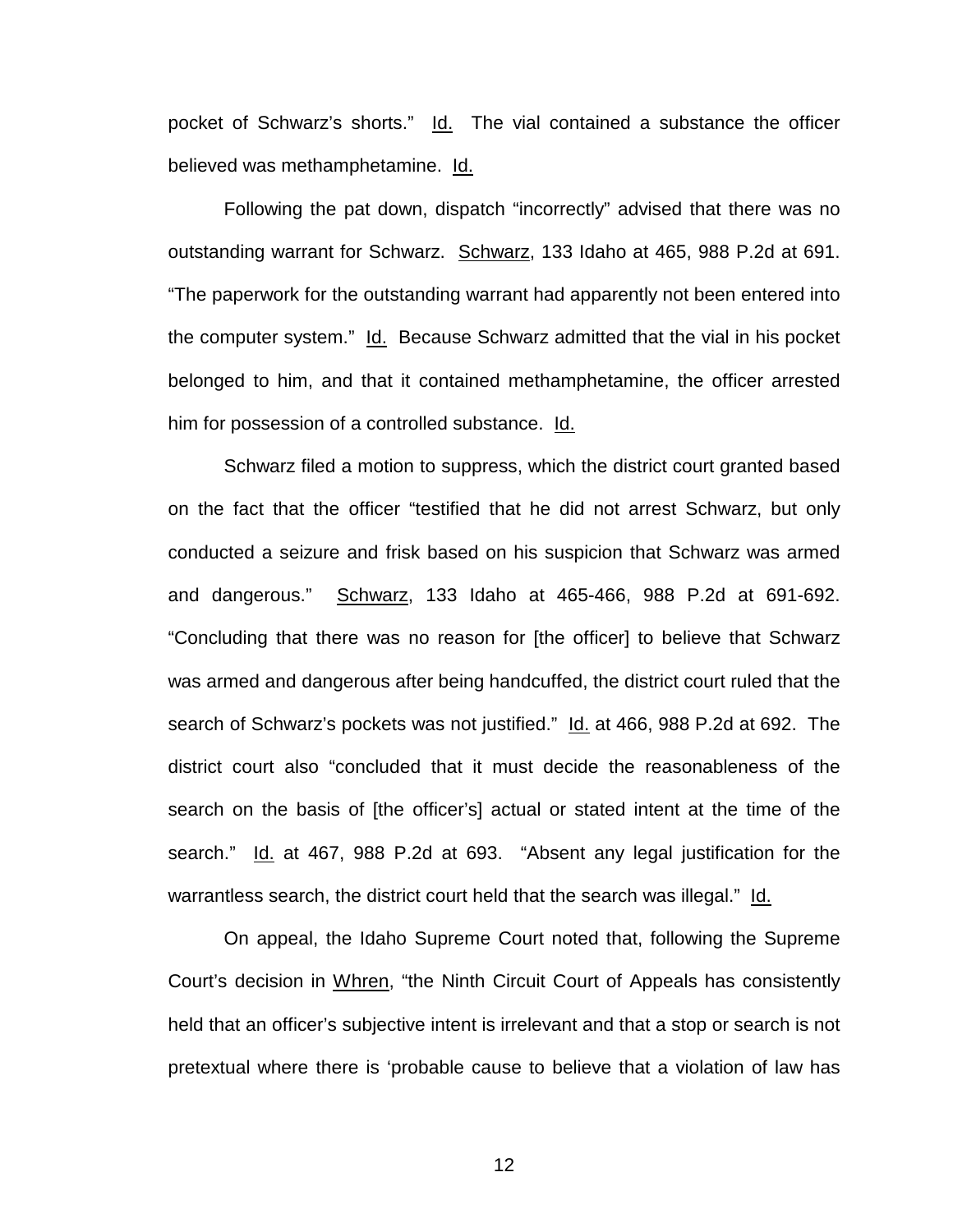occurred.'" Schwarz, 133 Idaho at 467, 988 P.2d at 693 (quoting United States v. Hudson, 100 F.3d 1409, 1414-1416 ( $9<sup>th</sup>$  Cir. 1996)). The Court further stated, "Because the facts making up a probable cause determination are viewed from an objective standpoint, the officer's subjective beliefs concerning that determination are not material." Schwarz, 133 Idaho at 468, 988 P.2d at 694 (quoting State v. Julian, 129 Idaho 133, 137, 922 P.2d 1059, 1063 (1996)). Applying these principles to the facts, the Court concluded that "[b]ecause there was probable cause to arrest Schwarz, [the officer's] pat-down search was a valid search incident to arrest." Schwarz, 133 Idaho at 468, 988 P.2d at 694 (citing Chimel v. California, 395 U.S. 752 (1969), United States v. Robinson, 414 U.S. 218 (1973)). Courts from other jurisdictions have similarly concluded that an officer's subjective intent is irrelevant and a search incident to arrest is lawful so long as there was probable cause to arrest. See, e.g., State v. Surtain, 31 So.3d 1037, 1047 (La. 2010) ("[T]he officer's characterization of the action makes no difference in the final analysis of the legality of the search and does not change the fact that, in this case, probable cause actually existed to support a warrantless arrest of the defendant prior to the search."); State v. Sykes, 695 N.W.2d 277, 285-287 (Wis. 2005) ("as long as there was probable cause to arrest before the search, no additional protection from government intrusion is afforded by requiring that persons be arrested for and charged with the same crime as that for which probable cause initially existed"; "whether law enforcement subjectively intended to arrest . . . is not the relevant inquiry"); State v. Boulia, 522 So.2d 528, 530 (Fla. Dist. Ct. App. 1988) (because officer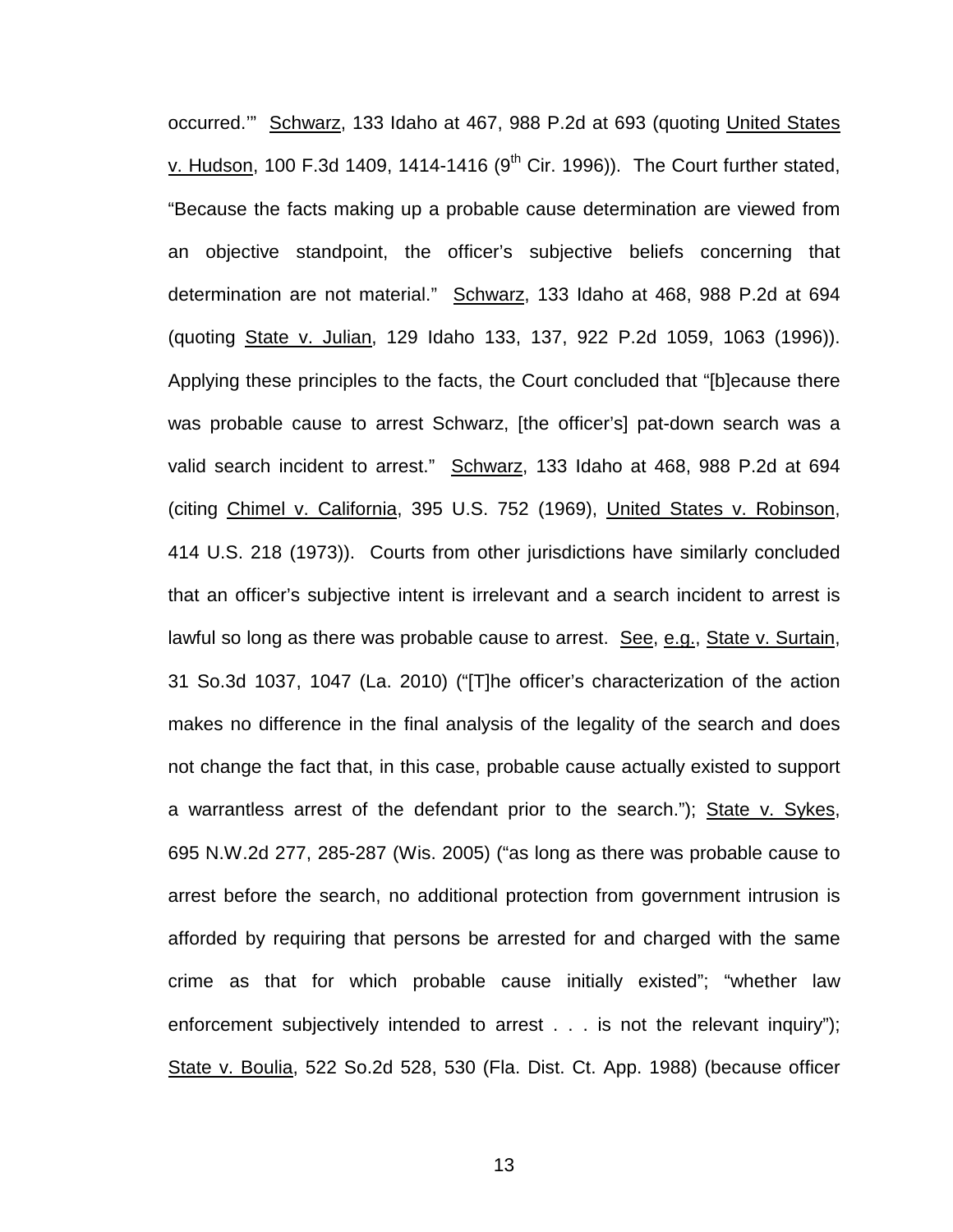had probable cause to arrest prior to search, and because arrest was "in fact made shortly after the challenged search," the fact that the officer had "announced his intention to issue Boulia a notice to appear rather than effecting a full-custody arrest is of no consequence," because search was justified as incident to arrest); but see People v. Reid, 26 N.E.3d 237, 238 (N.Y. 2015) (holding that "although probable cause to arrest the driver existed before the search, the driver would not have been arrested if the search had not produced evidence of a crime").

Because Officer Laurenson had probable cause to arrest Lee, and because he could search Lee incident to arrest, Lee has failed to show error in the denial of his suppression motion.

#### **CONCLUSION**

The state respectfully requests that this Court affirm the judgment and the denial of Lee's motion to suppress.

DATED this 29th day of August, 2016.

 /s/ Jessica M. Lorello\_\_\_\_\_\_\_\_\_\_\_\_\_\_\_ JESSICA M. LORELLO Deputy Attorney General